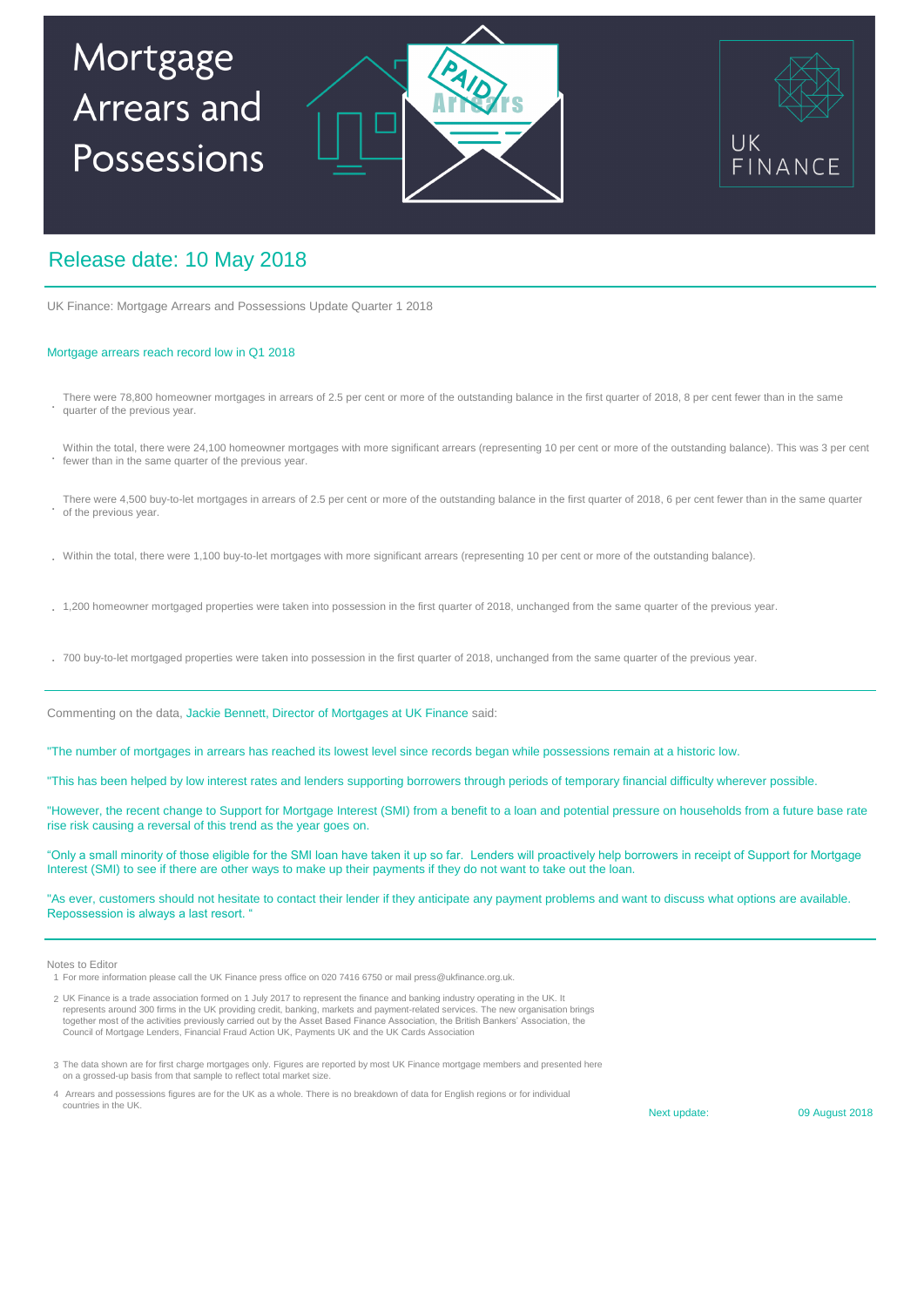

## Release date: 10 May 2018



Next update:

09 August 2018